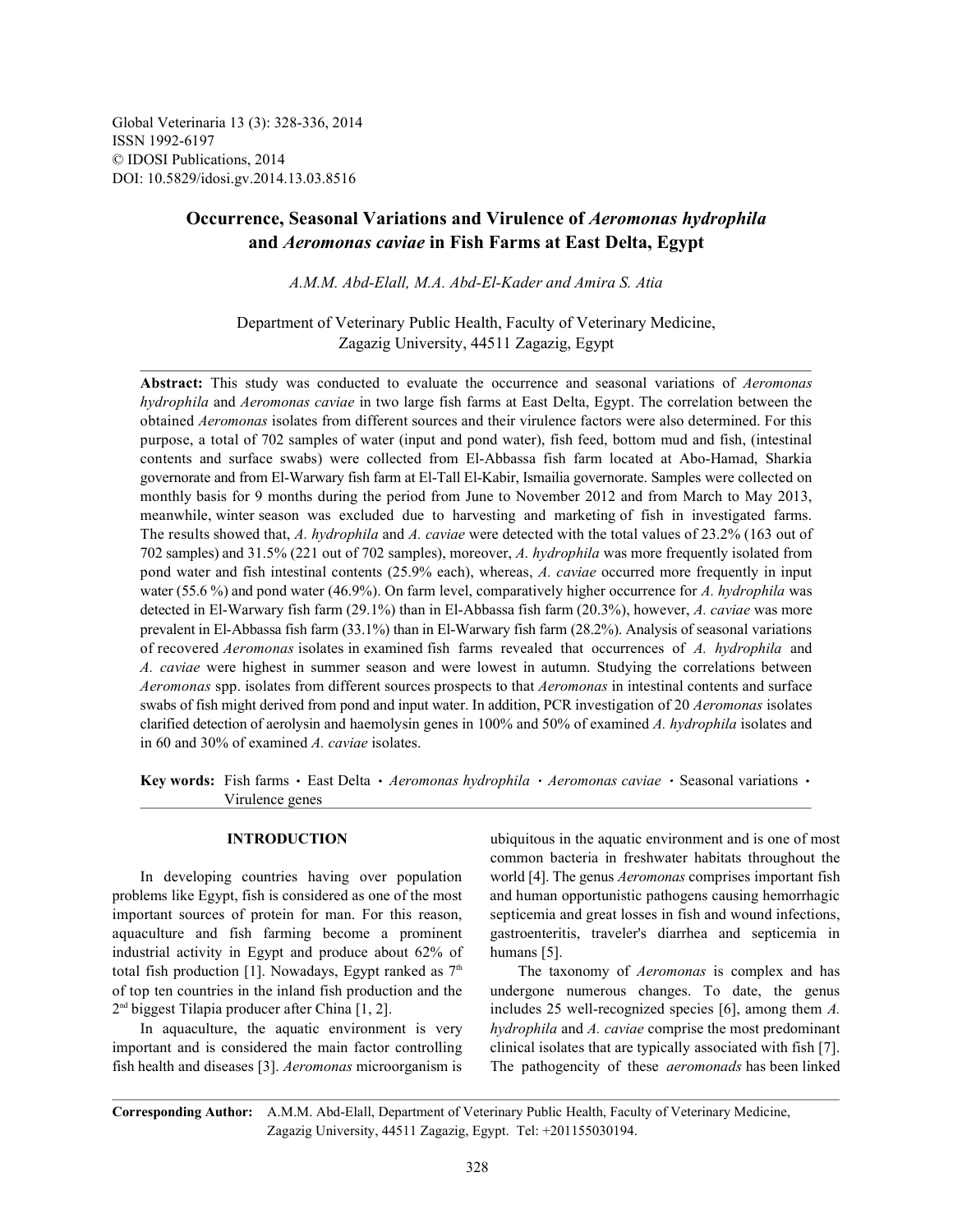aerolysin, hemolysin, proteases, lipases and DNases that governorate (governmental fish farm) and the second is play an important role in the development of diseases El-Warwary fish farm located at El-Tall El-Kabir, Ismailia either in humans or in fish [8]. In recent years several governorate (private fish farm). From each farm, water, fish molecular methods, particularly PCR based methods have feed, bottom mud and fish samples were collected on been developed for detection of such putative virulence monthly basis for 9 months during a period from June to genes of *Aeromonas* spp. [9]. November 2012 and from March to May 2013 (summer,

environment during fish aquaculture was significantly due to harvesting and marketing of fish in investigated related to levels of water pollution. *A. caviae* farms. The collected samples were subjected to predominated in water with high degree of faecal and bacteriological examination to determine occurrence, sewage pollution, however, in less polluted water, *A.* seasonal variations and virulence of *A. hydrophila & A. caviae* and *A. hydrophila* were almost equally distributed *caviae* in the examined fish farms, even more to study the [4]. Moreover, in fish farms, pond water, bottom sediment correlations between *Aeromonas* isolates from different and fish may become reservoir for such organism [10]. sources in the investigated fish farms.

The wide spread distribution of certain *Aeromonas* species like *A. hydrophila* and *A. caviae* in freshwater **Topographical Examination:** From the records of each fish farms is probably a consequence of their high farm, all information were obtained and data of capacity to adapt to various environmental stressors topographical examination at farm level was described in including turbidity, PH, salinity and water temperature Table (1), meanwhile data of topographical examination at [11]. Even more, there seems to be a seasonal variation in pond level was shown in Table (2). densities of *Aeromonas* spp. within the environment of fish farms with higher frequency during high water **Samples Collection** temperature in summer season than cold months [12]. **Sampling Protocol:** Distribution of collected samples from

and seasonal variations of *A. hydrophila* and *A. caviae* in and season is recorded in Table (3). two large fish farms at East Delta, Egypt. A second aim was to investigate the correlations between *Aeromonas* **Sampling Procedures** isolates from different sources and to determine their **Water Sampling from Input and Ponds:** The technique of

large fish farms at East Delta, Egypt. The first farm is The bottle was immersed closed to a depth of 50 cm

Table 1: Data of topographical examination at farm level

to a number of putative virulence factors such as El-Abbassa fish farm located at Abo-Hamad, Sharkia The distribution of *Aermonas* spp. in aquatic autumn and spring), while winter season was excluded

The aim of this study was to evaluate the occurrence the investigated fish farms in relation to locality, sources

virulence factors. water sampling was conducted according to the **MATERIALS AND METHODS** collected by sterile glass bottle of one liter capacity. A total of 702 samples were collected from two the other to the stopper and was caged with a load. recommendation of APHA [13]. Each sample was The bottle has two cords; one attached to the neck and

| Fish farm  | Farm area /feddan                                        | I vpe         | No. of rearing ponds | Rate of water exchange | Pond disinfection                                     |
|------------|----------------------------------------------------------|---------------|----------------------|------------------------|-------------------------------------------------------|
| El-Abbassa | 128                                                      | Earthen ponds | $7 - 22$             | Triple /week           | Dryness for $15 \text{ day} +$ removal of upper layer |
| El-Warwary | 80                                                       | Earthen ponds |                      | Twice/week             | Removal of upper layer                                |
|            |                                                          |               |                      |                        |                                                       |
|            | Table 2: Data of topographical examination at pond level |               |                      |                        |                                                       |

| Examined | Pond        | Pond          | Reared                                                   | Density of      | Density of     | Mortality   |
|----------|-------------|---------------|----------------------------------------------------------|-----------------|----------------|-------------|
| ponds    | depth(m)    | area (feddan) | species                                                  | Tilapia /feddan | Catfish/feddan | rate $(\%)$ |
| A        | $1.5 - 2$   | 4             | Tilapia & Catfish                                        | 11000           | 500            | 3.5%        |
| B        |             | 4             | Tilapia & Catfish                                        | 11000           | 500            |             |
|          |             | 6             | Tilapia & Catfish                                        | 11000           | 500            |             |
| D        |             |               | Tilapia only                                             | 11000           | --             |             |
| Е        |             | 1.25          | Tilapia only                                             | 11000           |                |             |
|          |             |               | Tilapia only                                             | 11000           | --             |             |
| A        | $1 - 1.5$   |               | Tilapia & Catfish                                        | 15000           | 1500           | 5%          |
| B        | $1 - 1.5$   | 6             | Tilapia & Catfish                                        | 15000           | 1500           |             |
|          | $1.3 - 1.8$ | 6             | Tilapia & Catfish                                        | 15000           | 1500           |             |
|          |             |               | Table 2: Data of topographical examination at pond level |                 |                |             |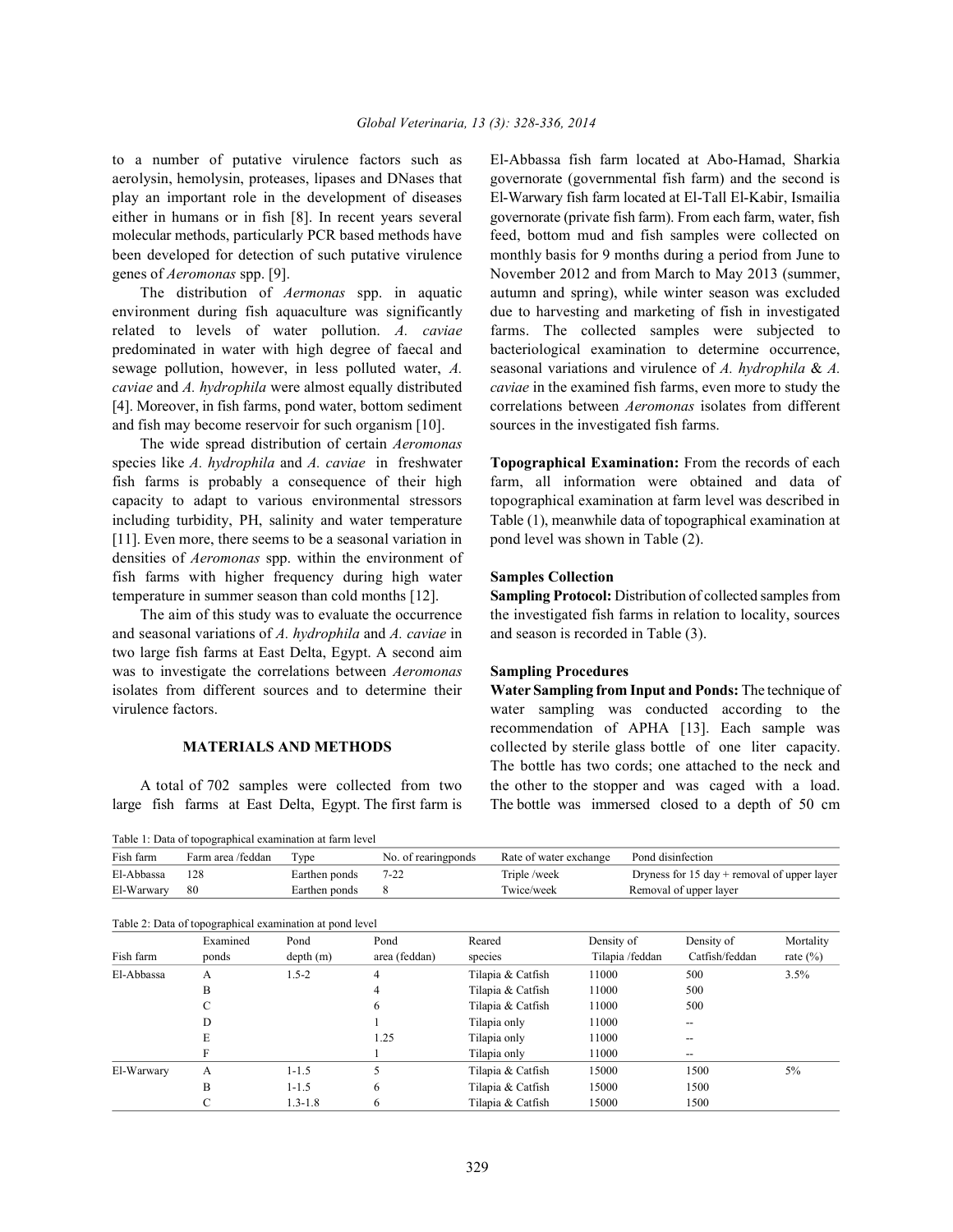|                          | No. of samples / month |                 |       | Total no. of samples. |                 |       |
|--------------------------|------------------------|-----------------|-------|-----------------------|-----------------|-------|
| Source                   | El-Abbassa farm        | El-Warwary farm | Total | El-Abbassa farm       | El-Warwary farm | Total |
| Input water              |                        |                 |       | 18                    |                 |       |
| Pond water               |                        |                 |       | 54                    |                 | 81    |
| Fish feed                |                        |                 |       | 18                    |                 |       |
| Bottom mud               |                        |                 |       | 54                    |                 | 81    |
| Fish surface swabs       | 18                     |                 |       | 162                   |                 | 243   |
| Fish intestinal contents | 18                     |                 | 27    | 162                   | 81              | 243   |
| Total                    | 52                     | 26              | 78    | 468                   | 234             | 702   |

## *Global Veterinaria, 13 (3): 328-336, 2014*

Table 3: Distribution of collected samples from examined fish farms

below water surface and filled by jerking out the cord iv) Fish: attached to the stopper. From each water sample, 100 ml \* Surface swab: was taken in a sterile screw capped colorless glass bottle Each swab was placed aseptically into a tube containing for bacteriological examination. 9 ml of BPW.

**Fish Feeds:** Fish feed samples were taken by sterile 1 g of each intestinal content sample was mixed spatula from each feed store in examined farms and thoroughly with 9 ml of BPW. packed separately in sterile polyethylene bags.

4.5 inches depth, attached to end of 4 meter aluminum incubated at 37°C for 24 hours. pole. The can was permitted to settle to the bottom of the pond in an inverted position. On rotation of 180°, the can **Isolation: (Ashiru** *et al***. [16]):** 0.1 ml of each enriched sample 6 cm depth portion of bottom mud. Five samples of mud were taken from different parts of each pond and mixed thoroughly in one pooled sample. Samples packed separately in sterile polyethylene bags.

Fish: Fish samples were collected by fish nets (Nylon from 2-3 cm) and packed separately in sterile polyethylene bags. From each fish surface swab and intestinal content sample was obtained at the laboratory.

All collected samples were labeled, transported to the laboratory under cooled conditions with minimum delay and processed at the same day.

# **Isolation and Identification of** *Aeromonas*

i) Water samples:

of BPW. no. AB0575/LD-A) and primer pairs synthesized by NWG-

\* Intestinal content:

**Bottom Mud:** The technique of bottom mud sampling was collected samples, all samples were incubated at 37°C for carried out according to Miles [14] using a homemade 6 hours. Then for enrichment, 1 ml of each pre-enriched samplers consisted of a steel can 8.5 inches diameter and broth was transferred to 9 ml of nutrient broth and **Resuscitation and Enrichment:** After preparation of

> broth was streaked aseptically onto *Aeromonas* agar plate (LBA, 167) and then incubated at 37°C/ 24 hours. After incubation, the plates were examined and green colonies with opaque center and yellow colonies were selected and subcultured on nutrient agar and incubated at 37°C/24 hours. A loopfull of pure culture was inoculated onto agar slant for further identification.

> **Identification:** The suspected *A. hydrophila* & *A. caviae* isolates were identified using morphological characters (microscopical examination and motility test) & biochemical reactions according to Collins and Lyne [17] and Koneman *et al*. [18].

**Preparation of samples: (Cruickshank** *et al***. [15]): Detection of Aerolysin (aer) and Haemolysin (hly) Genes** 25 ml of each water sample was thoroughly mixed with 225 **Isolates:** Twenty *Aeromonas* isolates comprising 10 *A.* ml of Buffered Peptone Water (BPW). *hydrophila* and 10 *A. caviae* recovered from pond water ii) Fish feeds: and hly genes at Biotecnology Unit in National 25 g of each feed sample was homogenized well with 225 Laboratory for Veterinary Quality Control on Poultry, ml of B.P.W. Animal Health Research Institute, Doki, Giza, Egypt. iii) Bottom mud: K method using QIA amp® DNA Mini Kit (Cat. No. Each sample was centrifuged at 8000 rpm for 5 minutes 51304-Qiagen). Amplifications were carried out using PCR and 1 g of homogenous samples was mixed well with 9 ml 1.1 x Ready-Mix TM master mix (Thermo Scientific, Cat. **in** *Aeromonas hydrophila* **and** *Aeromonas caviae* and fish were investigated with PCR for detection of aer Genomic DNA was extracted and prepared by proteinase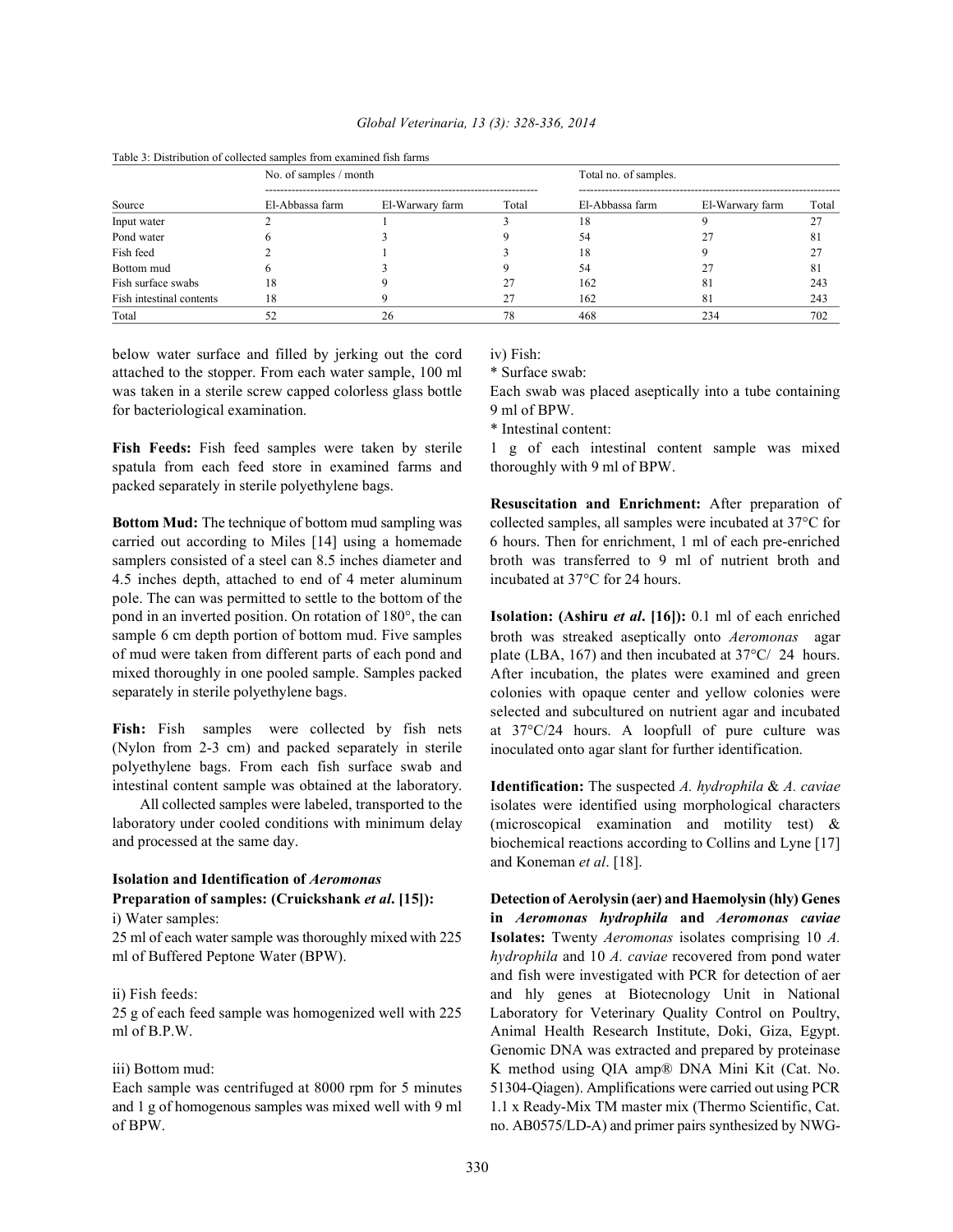| Gene                                                                                                                   | Sequence $(5^{\circ}-3^{\circ})$ | Amplicon size (bp)                                    | Reference |  |
|------------------------------------------------------------------------------------------------------------------------|----------------------------------|-------------------------------------------------------|-----------|--|
| Aerolysin (aer)                                                                                                        | F: CACAGCCAATATGTCGGTGAAG        | 326                                                   | [19]      |  |
|                                                                                                                        | R: GTCACCTTCTCGCTCAGGC           |                                                       |           |  |
| Haemolysin (hly)<br>Table 5: Cycling program of PCR for detection of aerolysin and haemolysin genes<br>Aerolysin (aer) | F: CTATGAAAAAACTAAAAATAACTG      | 1500                                                  | $[20]$    |  |
|                                                                                                                        | R: CAGTATAAGTGGGGAAATGGAAAG      |                                                       |           |  |
| Amplified DNA                                                                                                          |                                  | PCR condition                                         |           |  |
|                                                                                                                        |                                  |                                                       |           |  |
|                                                                                                                        |                                  | a) Initial denaturation: 95 $\degree$ C for 5 minutes |           |  |
|                                                                                                                        |                                  | b) Actual cycles: 30 cycles of                        |           |  |
|                                                                                                                        |                                  | i- 94 $^{\circ}$ C for 1 minute                       |           |  |
|                                                                                                                        |                                  | ii- $52 \text{ °C}$ for 1 minute                      |           |  |

Haemolysin (hly) a) Initial denaturation: 95 °C for 5 minutes

*Global Veterinaria, 13 (3): 328-336, 2014*

| Biotech AC (Table, 4) and under cycling conditions                |
|-------------------------------------------------------------------|
| shown in Table (5). The PCR products then                         |
| electrophoresed for one hour at 80 v on a 1% horizontal           |
| agarose gel in Tris-Boric acid-EDTA buffer stained with           |
| 0.5 $\mu$ g/ml ethiduim bromide solution. Eight $\mu$ L of 100 bp |
| DNA ladder marker was load into the wells in gel just             |
| before electrophoresis. The gel was photographed by a             |
| gel documentation system and data was analyzed by                 |
| computer.                                                         |

Table 4: Primer pairs used for detection of aerolysin and haemolysin genes

spp. inters relationship from different sources in examined also between isolates from fish surface swabs and that farms was carried out for exploration of significant values from fish intestinal contents. using SPSS 16.0 [21].

the examined farms with the total percentages of 23.2% 60% of examined *A. caviae* isolates possessed aer gene, (163 out of 702 samples) and 31.5% (221 out of 702 meanwhile, 5 out 10 *A. hydrophila* isolates and 3 out of 10 samples) respectively. *A. hydrophila* was more frequently *A. caviae* isolates possessed hly gene. isolated from pond water & intestinal contents of fish (25.9%, each) and was not isolated from fish feeds. **DISCUSSION** However, *A. caviae* occurred more frequent in input water (55.6%) and pond water (46.9%), meanwhile was lowest in Table (6) presents occurrence of *A. hydrophila* and fish feeds (11.1%). On farm level, comparatively higher *A. caviae* in different source from examined fish farms. occurrence for *A. hydrophila* was determined in El- It was evident that *A. hydrophila* and *A. caviae* were Warwary farm (29.1%) than in El-Abbassa farm (20.3%), detected with the total percentages of 23.2% (163 out of whereas, *A. caviae* was more prevalent in El-Abbassa 702 samples) and 31.5% (221 out of 702 samples) (33.1%) than in El-Warwary farm (28.2%). respectively. These results are in agreement with those of

Investigating the occurrence of both *Aeromonas* spp. in examined fish farms at different seasons clarified that prevalence of *A. hydrophila* and *A. caviae* were highest in summer season  $(33.3\%$  and  $35.0\%$ , respectively), followed by spring  $(21.8\% \& 33.3,$  respectively) and were lowest in autumn (14.5%  $\&$  26.1%, respectively). Assessing the correlations between *Aeromonas* spp. isolates from different sources revealed that in computer. El-Abbassa farm, there were positive significant **Statistical Analysis:** Pearson correlation for *Aeromonas* spp. in pond water and that in fish intestinal contents and correlations at (P<0.01) between isolates of *Aeromonas*

iii- 72°C for 1 minute

b) Actual cycles: 30 cycles of i- 94 °C for 1 minute ii- 55 °C for 1 minute iii- 72 °C for 3 minute

c) Final extension: 72 °C for 10 minutes

c) Final extension: 72 °C for 10 minutes

**RESULTS** of virulence genes clarified occurrence of aer and hly *A. hydrophila* and *A. caviae* were detected in respectively, where all of examined *A. hydrophila* and PCR analysis of 20 *Aeromonas* isolates for detection genes with the total percentage of 80% and 40%,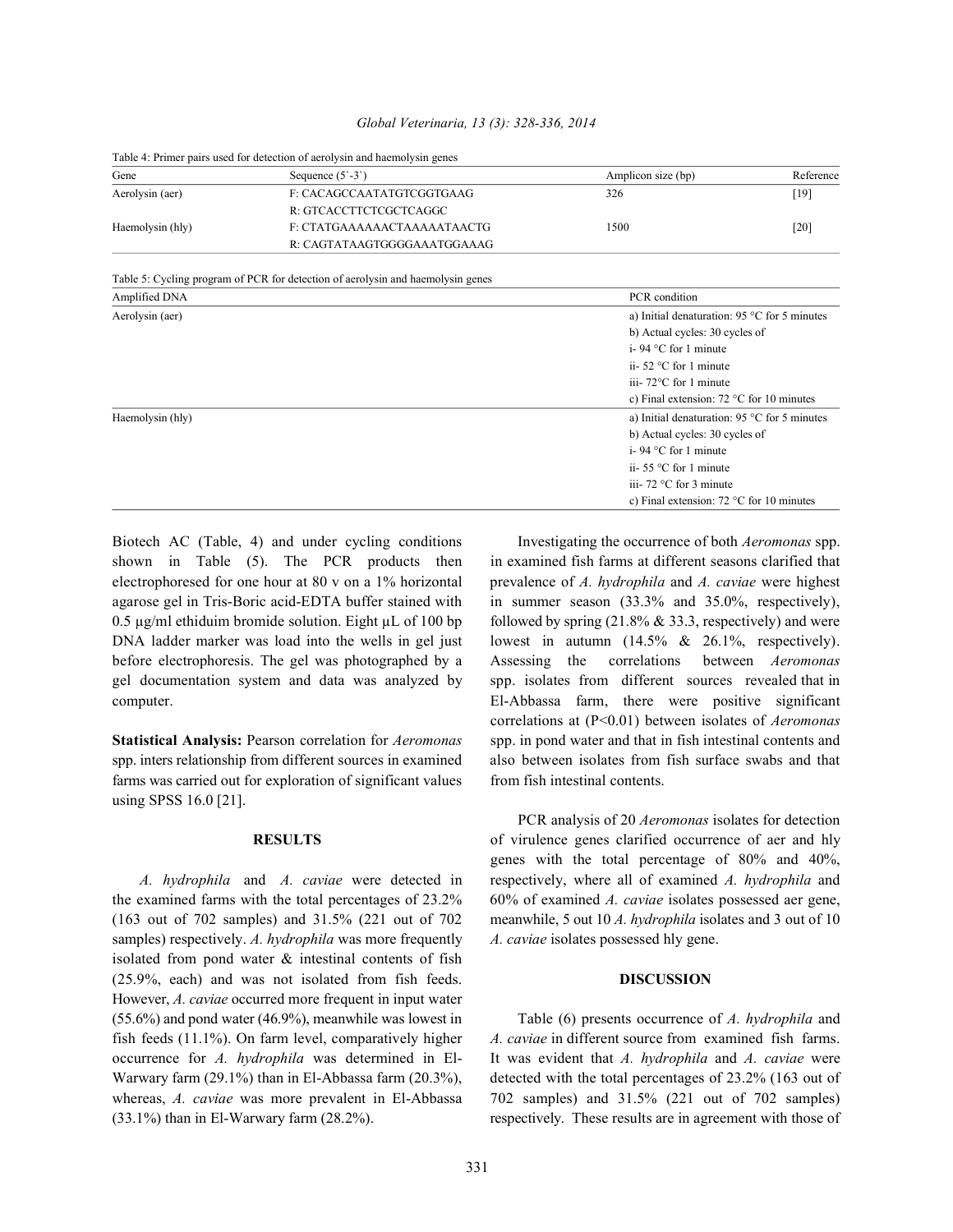|                          | El-Abbassa farm.           |                                         |          |                                          | El-Warwary farm |                            |                                           |      | Total.                                     |      |                           |                                               |      |                                                  |      |
|--------------------------|----------------------------|-----------------------------------------|----------|------------------------------------------|-----------------|----------------------------|-------------------------------------------|------|--------------------------------------------|------|---------------------------|-----------------------------------------------|------|--------------------------------------------------|------|
|                          |                            | A. hydrophila                           |          | A. caviae                                |                 |                            | A. hydrophila                             |      | A. caviae                                  |      |                           | A. hydrophila                                 |      | A. caviae.                                       |      |
| Source                   | No. of examined<br>samples | ----------------<br>Positive<br>samples | $\%$     | -----------------<br>Positive<br>samples | $\%$            | No. of examined<br>samples | ------------------<br>Positive<br>samples | $\%$ | -------------------<br>Positive<br>samples | $\%$ | No.of examined<br>samples | ----------------------<br>Positive<br>samples | $\%$ | -------------------------<br>Positive<br>samples | $\%$ |
| Input water              | 18                         |                                         | 11.1     | - 10                                     | 55.6 9          |                            |                                           | 11.1 | 5                                          | 55.6 | 27                        | 3                                             |      | 15                                               | 55.6 |
| Pond water               | 54                         | 12                                      | 22.2 26  |                                          | 48.1 27         |                            | 9                                         | 33.3 | 12                                         | 44.4 | 81                        | 21                                            | 25.9 | 38                                               | 46.9 |
| Fish feed                | 18                         | $\mathbf{0}$                            | 0.0      |                                          | 5.6 9           |                            | $\theta$                                  | 0.0  | 2                                          | 22.2 | 27                        | $\theta$                                      | 0.0  | 3                                                | 11.1 |
| Bottom mud               | 54                         | 11                                      | 20.4 19  |                                          | 35.2 27         |                            | 9                                         | 33.3 | - 5                                        | 18.5 | 81                        | 20                                            | 24.7 | 24                                               | 29.6 |
| Fish intestinal contents | 162                        | 38                                      | 23.5 61  |                                          | 37.7 81         |                            | 25                                        | 30.9 | 29                                         | 35.8 | 243                       | 63                                            | 25.9 | 90                                               | 37.0 |
| Fish surface swabs       | 162                        | 32                                      | 19.8 38  |                                          | 23.5 81         |                            | 24                                        | 29.6 | - 13                                       | 16.0 | 243                       | 56                                            | 23.0 | 51                                               | 21.0 |
| Total                    | 468                        | 95                                      | 20.3 155 |                                          | 33.1 234        |                            | 68                                        | 29.1 | -66                                        | 28.2 | 702                       | 163                                           | 23.2 | 221                                              | 31.5 |

## *Global Veterinaria, 13 (3): 328-336, 2014*



Goci-Urriza *et al.* [22], the author found that *A. caviae* followed by fish surface swabs (19.8%) and input water (75%) was more prevalent in European rivers than (11.1%), mean while, no evidence for such organism was *A. hydrophila* (9%); however percentages of occurrence found in fish feeds. Whereas, in El-Warwary fish farm, were quality different. In Turkey, species differentiation *A. hydrophila* was detected with the total percentage of of 60 typical *Aeromonas* isolates from Porsuk River 29.1% (68 out of 234 samples), where the organism was in Eskisehir city, revealed 37% *A. caviae* and 13% more prevalent in pond water and bottom mud (33.3% *A. hydrophila* [23]. On contrast, Hatha *et al*. [24] for each), fish intestinal contents (30.9%), followed by recovered *A. hydrophila* and *A. caviae* from freshwater fish surface swabs (29.6%) and input water (11.1%). fish with the percentages of 61% and 30%, respectively. The comparatively higher occurrence for *A. hydrophila* in Even more, in Brazil, 59% and 27% of isolated *Aeromonas* El-Warwary fish farm in this study might be attributed to spp. from water being *A. hydrophila* and *A. caviae* the lower rate of water exchange (twice /week), application respectively [25]. of pond disinfection without complete water dryness and

frequently isolated from pond water & intestinal content comparison with El-Abbassa farm. Furthermore, these of fish with the percentage of 25.9% in both sources, findings could explain the recorded higher mortality followed by bottom mud (24.7%), fish surface swabs rate in El-Warwary fish farm (5%) than those reported in (23.0%) and input water (11.1%), meanwhile was not El-Abbassa farm (3.5%). In Greece, *A. hydrophila* was isolated from fish feeds. On the other hand, *A. caviae* found to be indigenous in polluted aquatic environment occurred more frequently in input water (55.6%) [28]. Also, level of fish contamination with bacterial followed by pond water (46.9%), intestinal content of fish pathogens was found to be directly proportional to their (37.0%), bottom mud (29.6%), fish surface swabs (21.0%) levels in the overlying water and bottom mud [29]. and was lowest in fish feeds (11.1%). In Saudi Arabia, Concerning *A. caviae*, in El-Abbassa fish farm such *A. hydrophila* was recovered from pond water, sediment organism was determined with the total value of 33.1% and intestine of hybrid Tilapia with the values of 11.11%, (155 out of 468 samples) where was more frequently 20.09% and 14.54%, respectively and was found recovered from input water (55.6%), pond water (48.1%), predominant in pond water and sediment [10]. In addition, then fish intestinal contents (37.7%), bottom mud (35.2%), in Kerala India, examination of fish and water samples fish surface swabs (23.5%) and feeds (5.6%). However, in from aquaculture clarified *A. caviae* as a dominant El-Warwary fish farm, *A.caviae* was isolated with the total *Aeromonas* spp. with the percentages of 31.43% and value of 28.2% (66 out of 234 samples), where its 16.57% in these sources, respectively [26]. However, in occurrence was highest in input water (55.6%), pond another study, *Aeromonas* could detected only in water, water (44.4%), then fish intestinal contents (35.8%), fish meanwhile was absent in sediment and intestine of Tilapia feeds (22.2%), bottom mud (18.5%) and surface swabs fish [27]. (16.0%). It is noticeable that *A. caviae* was widely

was detected with the total percentage of 20.3% (95 out of sources from both fish farms, despite its total occurrence 468 samples), where there were comparatively higher was slightly higher in El-Abbassa farm (33.1%). This may estimates for this microorganism in fish intestinal contents postulated to the high prevalence of *A. caviae* in input (23.5%), pond water (22.2%), bottom mud (20.4%), water (55.6%) in both farms which subsequently

Table (6) showed also that, *A. hydrophila* was more higher fish stocking density observed in this farm in

On farm level, in El-Abbassa fish farm, *A. hydrophila* distributed and frequently detected in all examined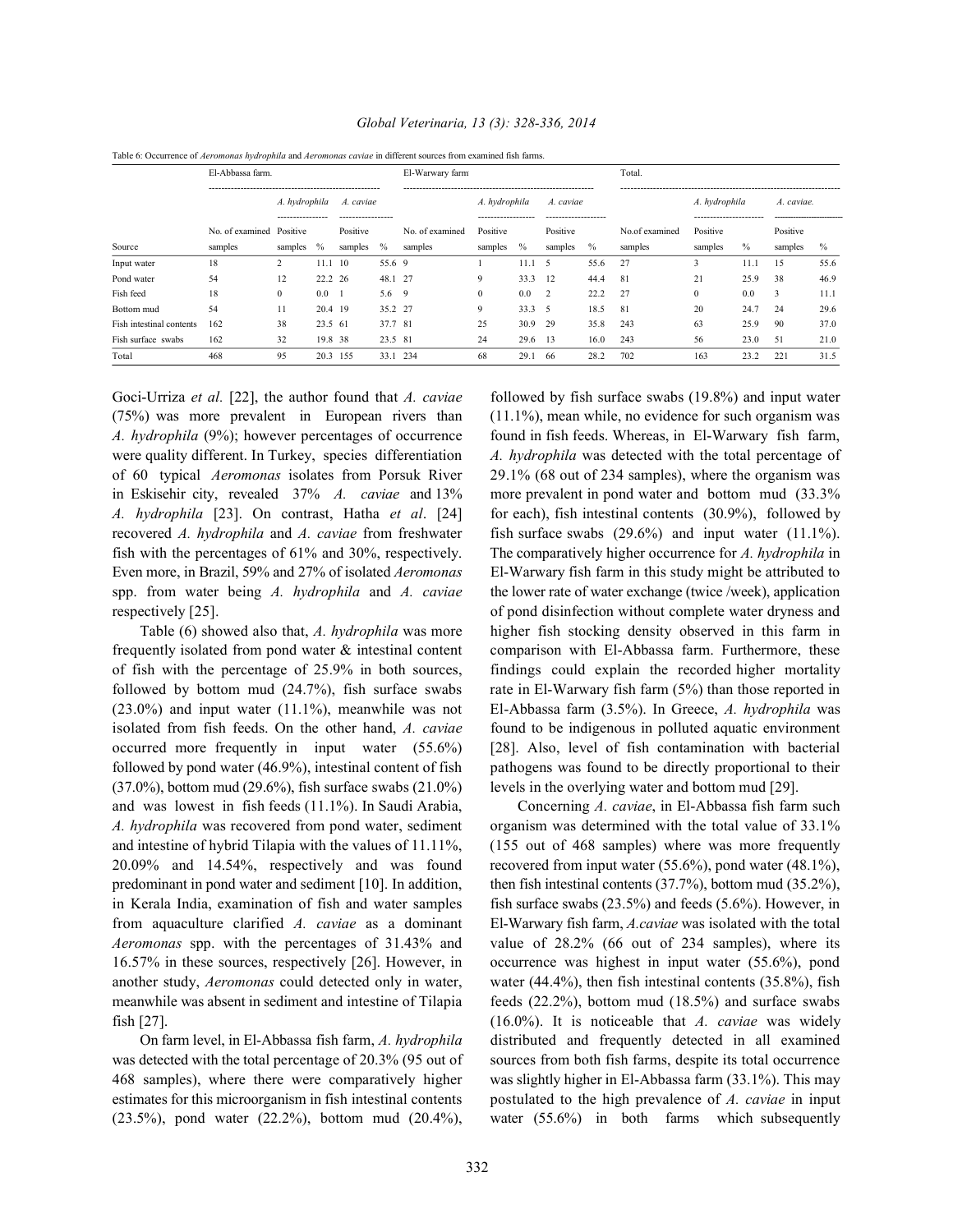### *Global Veterinaria, 13 (3): 328-336, 2014*

|        | El-Abbassa farm <sup>a</sup> .                |      |                  | El-Warwary farm <sup>b</sup> . |                                 |               |                                             |      | Total <sup>e</sup> .                            |      |                  |      |
|--------|-----------------------------------------------|------|------------------|--------------------------------|---------------------------------|---------------|---------------------------------------------|------|-------------------------------------------------|------|------------------|------|
|        | A. hydrophila<br>---------------------------- |      | A. caviae<br>    |                                | A. hydrophila<br>               |               | A. caviae<br>------------------------------ |      | A. hydrophila<br>------------------------------ |      | A. caviae        |      |
| Season | Positive samples                              | $\%$ | Positive samples | $\%$                           | Positive samples                | $\frac{0}{0}$ | Positive samples                            | $\%$ | Positive samples                                | $\%$ | Positive samples | $\%$ |
| Summer | 46                                            | 29.5 | - 61             | 391                            | 32                              | 41.0          | 21                                          | 26.9 | 78                                              | 33.3 | 82               | 35.0 |
| Autumn | 21                                            | 13.5 | 40               | 25.6                           | 13                              | 16.7          | 21                                          | 26.9 | 34                                              | 14.5 | -61              | 26.1 |
| Spring | 28                                            | 7.9  | - 54             | 34.6                           | 23                              | 29.5          | 24                                          | 30.8 | 51                                              | 21.8 | 78               | 33.3 |
|        | a: No. of samples per season= 156             |      |                  |                                | b: No. of samples per season=78 |               |                                             |      | c: Total no. of samples per season= 234         |      |                  |      |

Table 7: Seasonal variations of *Aeromonas hydrophila* and *Aeromonas caviae* in examined fish farms.

Table 8: A Pearson correlation coefficient for *Aeromonas* spp. inter-relationship from different sources in El-Abbassa and El-Warwary fish farms

| Farm                     | Input water | Pond water | Bottom mud | Fish feed | Fish surface swabs |
|--------------------------|-------------|------------|------------|-----------|--------------------|
| I- El-Abbassa farm:      |             |            |            |           |                    |
| Pond water               | 0.057       |            |            |           |                    |
| Bottom mud               | 0           | $-0.091$   |            |           |                    |
| Fish feed                | 0.171       | $-0.02$    | $-0.108$   |           |                    |
| Fish surface swabs       | $-0.123$    | 0.178      | 0.092      | $-0.084$  |                    |
| Fish intestinal contents | $-0.045$    | $0.386**$  | 0.085      | $-0.138$  | $0.363**$          |
| II- El-Warwary farm:     |             |            |            |           |                    |
| Pond water               | $-0.189$    |            |            |           |                    |
| Bottom mud               | $-0.21$     | 0.376      |            |           |                    |
| Fish feed                | 0.378       | 0.071      | $-0.02$    |           |                    |
| Fish surface swabs       | $0.414*$    | $-0.301$   | $-0.017$   | $-0.024$  |                    |
| Fish intestinal contents | 0           | 0.267      | 0.222      | $-0.134$  | $-0.202$           |

\* Correlation is significant at 0.05 \*\* Correlation is significant at 0.01

the heavy human and animal usage of water streams in during summer season [12]. In Turkey, *Aeromonas* spp. especially storage temperature and humidity are important summer [31]. factors affecting microbial quality of fish feeds [30]. It is obvious from results recorded in Table (8) that in

respectively), followed by spring  $(21.8\% \& 33.3\%)$ , swabs and that from intestinal contents of fish (r = 0.363). than El-Abbassa farm (25.6%). These results substantiate their levels in the overlying water [29].

contaminate the other sources in fish aquatic what has been previously reported in El-Abbassa, Egypt, environment. Input water contamination may attributed to where *A. hydrophila* predominates among Tilapia fish such places with frequent activities of grazing, agricultural occurred most frequently in Porsuk River during the dry works and sewage disposal with continuous loading of season from June to October [23]. Moreover, Al-Harbi water with microbial contaminates [29]. The high isolation and Uddin [10] recorded that the bacterial load in pond rate of *A. caviae* from fish feed store in El-Warwary farm water, sediment and fish intestine was varied with high is of great importance and prospects to a dangerous role bacterial load in warm months due to high temperature of for fish feeds in transmission and maintenance of *A.* water bodies. On contrast, 96% of *A. hydrophila* isolates *caviae* infection in fish farms. In addition, the hygienic recovered from the fresh water fish in Croatia were level during fish feed formulation and storage conditions obtained during winter and spring but never during

Regarding seasonal variations of *A. hydrophila* and El-Abbassa farm, there was a positive significant *A. caviae* in the examined fish farms, Table (7) showed correlation at (P<0.01) between the detected *Aeromonas* that the highest occurrences for the two *Aeromonas* spp. spp. in pond water and that in intestinal contents of fish were recorded during summer season (33.3% & 35.0%, (r = 0.386), also between *Aeromonas* spp. from surface respectively) and were lowest in autumn (14.5% & 26.1%, Moreover, in El-Warwary fish farm, *Aeromonas* spp. in respectively). *A. hydrophila* was isolated with higher input water showed a positive significant correlation at values from El-Warwary fish farm  $(41.0\%, 16.7\%$  and  $(P<0.05)$  with that from surface swabs of fish (r = 0.414). 29.5%) than those from El-Abbassa fish farm (29.5%, These findings prospects to that *Aeromonas* spp. in 13.5% and 17.9%) in summer, autumn and spring, intestinal contents and surface swabs of fish most likely respectively. Whereas, *A. caviae* was isolated with higher derived from pond and input water. In Brazil, *Aeromonas* percentages from El-Abbassa farm (39.1% and 34.6%) in water medium was found represented in the internal fish than those from El-Warwary farm (26.9% and 30.8%) in organs [32]. Furthermore, in Abu ElAkhder fresh sea, summer and spring, respectively, meanwhile, in autumn Egypt, the level of fish contamination with *A. caviae* was more prevalent in El-Warwary farm (26.9%) microorganisms was found to be directly proportional to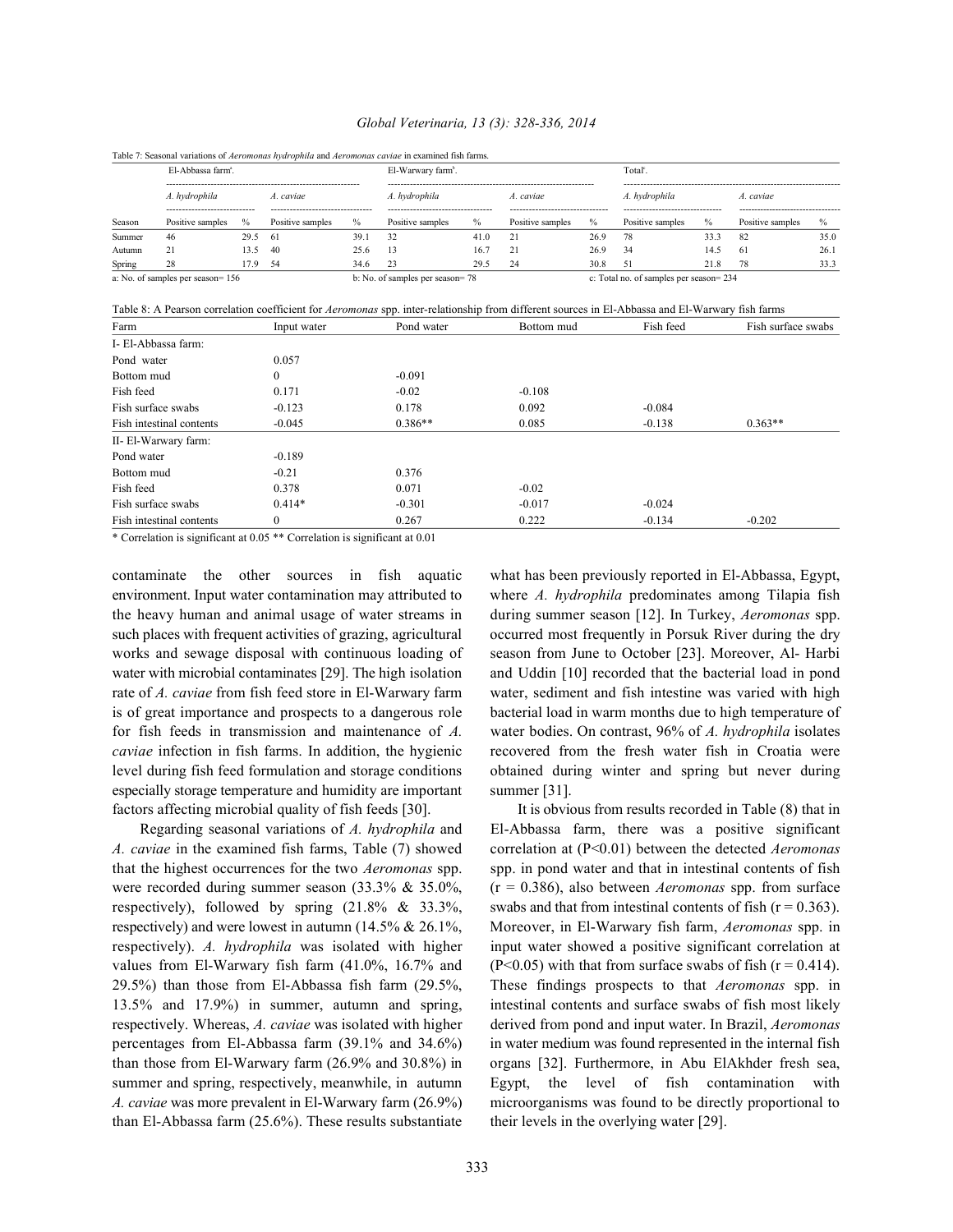*Global Veterinaria, 13 (3): 328-336, 2014*



Fig. 1: Ethidium bromide-stained agarose gel showing PCR products obtained by PCR amplification of 10 *A. hydrophila* & *10 A. caviae* isolates. Lanes M: 100 bp ladder; lanes 1-10: 10 *A. hydrophila* isolates positive for aer gene at 326 bp; Lanes 11, 12, 13, 15, 16, 19: 6 *A. caviae* isolates positive for aer gene.



Fig. 2: Ethidium bromide-stained agarose gel showing PCR products obtained by PCR amplification of 10 *A. hydrophila* & 10 *A. caviae* isolates. Lanes M: 100 bp ladder; Lanes 1, 2, 4, 5, 7: 5 *A. hydrophila* isolates positive for hly gene at 1500 bp; Lanes 11, 12, 17: 3 *A. caviae* isolates positive for hly gene.

Table 9: Virulence genes of *Aeromonas hydrophila* and *Aeromonas caviae* from examined fish farms.

|                |                          | Aerolysin gene (aer). |     | Haemolysin gene (hly).                    |               |  |
|----------------|--------------------------|-----------------------|-----|-------------------------------------------|---------------|--|
| Aeromonas spp. | No. of examined isolates | Positive              |     | -----------------------------<br>Positive | $\frac{0}{0}$ |  |
| A. hydrophila  | 10                       | 10                    | 100 |                                           | 50            |  |
| A. caviae      | 10                       |                       | 60  |                                           | 30            |  |
| Total          | 20                       |                       | 80  |                                           | 40            |  |

isolated from the examined fish farms are shown in isolated *Aeromonas* spp., it is noticeable that hly gene Table (9) and Figs. (1 & 2). Regarding aerolysin gene was detected in 50% (5 out 10 isolates) of *A. hydrophila* (aer), it is clear that all (100%) of examined *A.* and 30% (3 out of 10 isolates) of *A. caviae* isolates with *hydrophila* possessed the gene, whereas, out of 10 *A*. the total occurrence of 40% (8 out of 20 isolates) in *caviae* isolates only 6(60%) possessed such gene *Aeromonas* spp. isolates. Nearly similar occurrence for hly with of total occurrence of 80% (16 out of 20 isolates) gene (52.6% of *A. hydrophila* and 34.2% of *A. caviae*) was for aer gene in *Aeromonas* spp. isolates. Closely previously recorded [34]. Also, 50.5% of *Aeromonas* spp. similar results were reported by Singh *et al.* [19] where isolated from water and fish in Malaysia were found aer gene was detected in 85% of *Aeromonas* spp. positive for hly gene [35]. On the other hand, higher hly recovered from fish and pond water. In Italy, 83.7% gene occurrence (77%) in *Aeromonas* spp. isolates was of *Aeromonas* spp. from fish, shellfish and water carried also reported [36]. aer gene [33]. In addition, 100% of *A. hydrophila* recovered from diseased fish in Mumbai were found **CONCLUSION** positive for aer gene [8]. Meanwhile, only 52.6% of *A. hydrophila* and 44.7% of *A. caviae* isolated from fish From this study, it could be concluded that *A.* sources and fresh water in Malaysia possessed aer *hydriphila* and *A. caviae* are widely distributed in the gene [34]. **a** aquatic environment and fish species of two fish farms at

Virulence genes of *A. hydrophila* and *A. caviae* Concerning occurrence of haemolysin gene (hly) in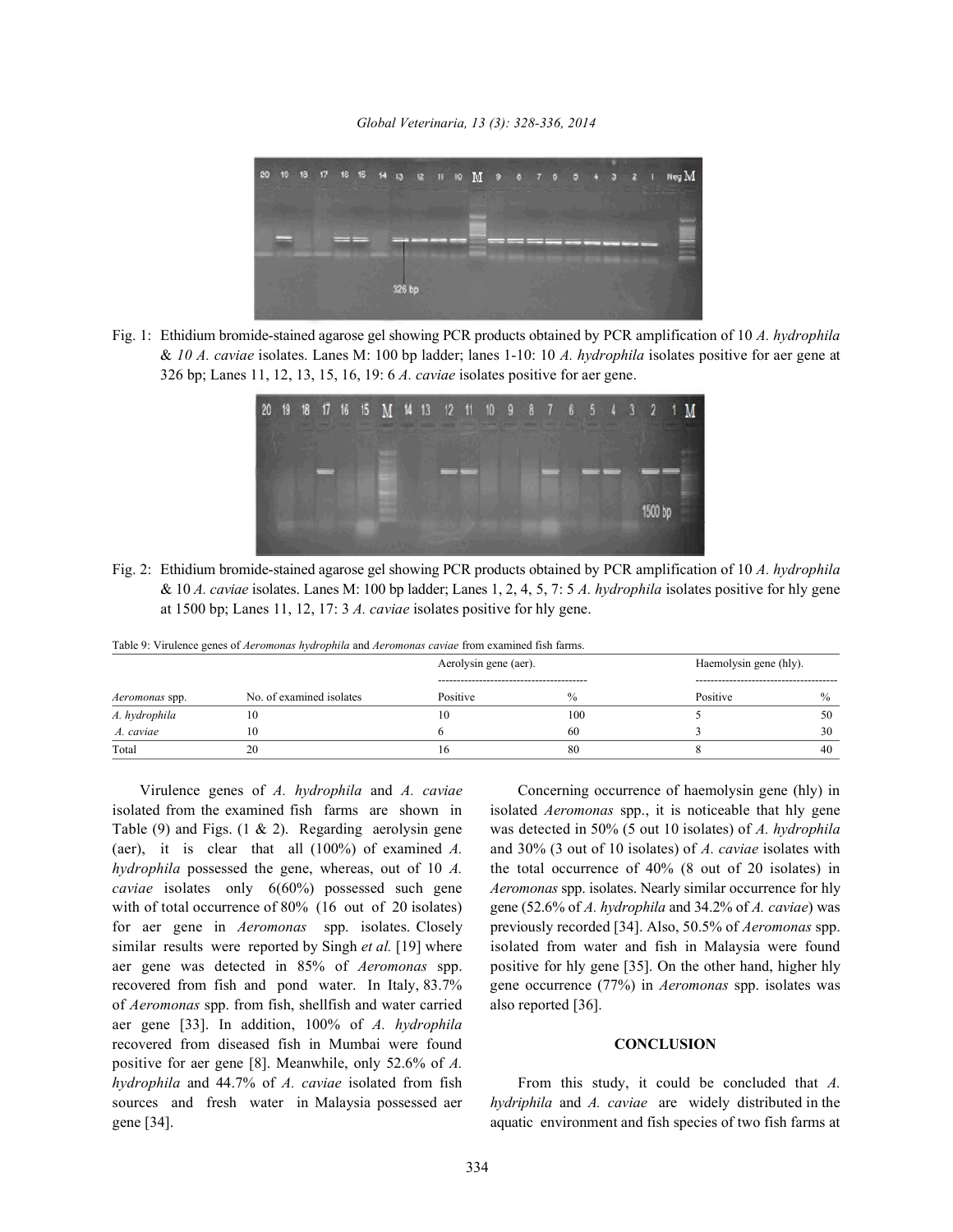both *Aeromonas* spp. was recorded with the occurrence A.K. Reddy and K.N. Srinivas, 2011. Aerolysin and being higher in summer and lower in autumn. PCR haemolysin virulence genes of *Aeromonas* analysis confirmed the high virulence as expressed by *hydrophila* isolated from diseased ornamental frequent detection of aerolysin and haemolysin genes in freshwater Oscar fish and goldfish by Polymerase recovered isolates. The obtained results illustrate the Chain Reaction. International J. Advances in Science need for regular examination of pond water and their input and Technology, 3(1): 82-89. supplies for rapid detection of their contamination with 9. Chang, Y.C., J.Y. Wang, A. Selvam, S.C. Kao, *Aeromonas*, prohibition of sewage and faecal pollution of S.C. Yang and D.Y.C. Shih, 2009. Multiplex PCR fish ponds and their surroundings. Usage of ditches and detection of enterotoxin genes in *Aeromonas* spp. grading to divert polluted water away from fish ponds, from suspected food samples in Northern Taiwan. J. together with regular pond disinfection. Furthermore, Food Prot., 71: 2094-2099. sanitary assessing of fish to clarify their hygienic 10. Al-Harbi, A.H. and M.N. Uddin, 2003. Quantitative condition and education program to fish handlers and and qualitative studies on bacterial flora of hybrid consumers are essential to avoid the risk of human Tilapia (*Oreochromis niloticus*) cultured in earthen infection. pond in Saudi Arabia**.** Aquaculture Research,

- Organization of the United Nations, FAO, Rome, 11: 91-98.
- 
- culture systems. Aquaculture, 246: 37-61.
- environment using phenotypic and genotyping 10(3): 87-91.
- 5. Yogananth, N., R. Bhakyaraj, A. Chanthuru, virulence gene in *Aeromonas hydrophila* isolated Edinburgh.
- *Aeromonas* species from Malaysia. PLOS One, Journal of Nutrition, 10(10): 982-986.
- 7. Austin, D., D. McIntosh and B. Austin, 1989. Taxonomy of fish associated *Aeromonas* spp. Liberary, Butter Wort Inc., London, UK. with the description of *Aeromonas salmonicida* 18. Koneman, E.W., S.D. Allen and W.C. Winn, 1997. 11: 277-290. USA.
- East Delta, Egypt. A seasonal variation in occurrence of 8. Umesha, D., P. Srinivasa Rao, K. Pani Prasad,
	-
	- 34(1): 43-48.
- **REFERENCES** 11. Miranda, C.D. and G. Castillo, 1996. Isolation and 1. FAO, 2009. The state of world fisheries and Chilean freshwater and their potential use as water aquaculture 2008. Food and Agriculture quality indicators. Environ. Toxi. and Water Quality, characterization of *Aeromonads* isolated from
- pp: 176. 12. Ibrahem, M.D., M. M. Mostafa, R. M. H. Arab and M. 2. El Zokm, G.M., S.E. EL- Gohary and D.E. Abd-El- A. Rezk, 2008. Prevalence of *Aeromonas* Khalek, 2012. Studies of some heavy metals in water *hydrophila* infection in wild and cultured Tilapia and sediment in El-Max fish farm, Egypt. World Appl. nilotica (O. niloticus) in Egypt. 8<sup>th</sup> International Sci. J., 18(2): 171-180. Symposium on Tilapia in Aquaculture, 1257-1271.
- 3. Toranzo, A.E., B. Magarinos and J.L. Romalde, 2005. 13. APHA (American Public Health Association), 1989. A review of the main bacterial fish diseases in marine Standard Methods for Examination of water and waste waters, 17<sup>th</sup> Ed. Washington D.C.USA.
- 4. Abulhamd, A.T., 2009. Characterization of 14. Miles, J.R.W., 1976. Insecticide residues on stream *Aeromonas hydrophila* isolated from aquatic sediments in Ontario, Canada. Pesticide. Mont.J.,
	- methods. Res. J. Agri. and Biolog. Sci., 5(6): 923- 931. 15. Cruichshank, R., J.P. Duguid, B.P. Marminon and T. Anbalagan and K. Mullai Nila, 2009. Detection of II Churchill Livingstone, Robert Stevenson, H.A. Swain, 1980. Medical microbiology. 12<sup>th</sup> ed. Vol.
- from fish samples using PCR technique. Global J. 16. Ashiru, A.W., P.O. Uaboi-Egbenil, J.E. Oguntowol Biotech. and Biochem., 4(1): 51-53. and C.N. Idika, 2011. Isolation and antibiotic profile of 6. Puthucheary, S.D., S.M. Puab and K.H. Chua, 2012. *Aeromonas* species from Tilapia fish (*Tilapia* Molecular characterization of clinical isolates of *nilotica*) and catfish (*Clarias betrachus*). Pakistan
	- 7(2): 1-7. 17. Collins, C.H. and P.M. Lyne, 1984. Microbiological methods 5<sup>th</sup> microbiology laboratory manual, British
	- subsp. *smithia*. Syst. and Appl. Microbiol., Diagnostic Microbiology. J. B. Lippincott Company,